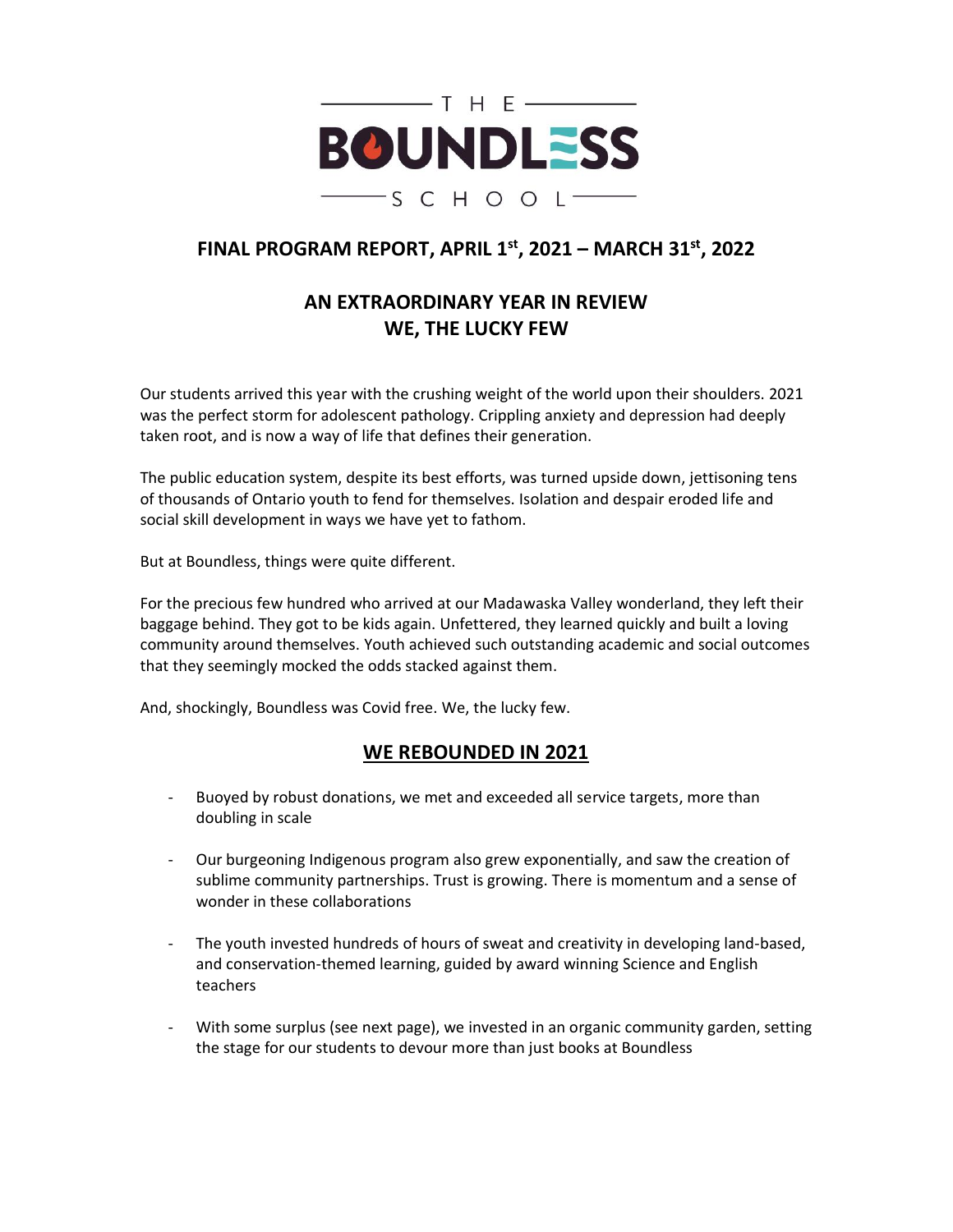# **BY THE NUMBERS**

|                                                                                 | 2020/2021 | 2021/2022 |
|---------------------------------------------------------------------------------|-----------|-----------|
| <b>Total Students served</b>                                                    | 113       | 264       |
| <b>Total Student Days</b><br>Delivered                                          | 2145      | 6415      |
| <b>Student Completion Rate</b><br>All Programs                                  | 98%       | 95%       |
| <b>Behavioural Incidents</b>                                                    | 116       | 218       |
| Serious Health and Safety<br>Incidents                                          | $\Omega$  | 0         |
| <b>Students Completing Full</b><br>Diploma at Boundless                         | 26        | 54        |
| Increase in English<br>curriculum grades<br>compared to public school<br>scores | 28%       | 38%       |
| Increase in Math and<br>Science grades compared<br>to public school scores      | 32%       | 38%       |
| Number of Indigenous<br><b>Students</b>                                         | 66        | 108       |
| <b>Budget Surplus/Deficit</b><br>exclusive to Youth<br>Programming              | \$110,000 | \$136,000 |

#### **PROFILES OF OUR STUDENTS BEFORE ARRIVING AT BOUNDLESS**

- 100% of our students had achieved credits below their grade level
- 100% experienced long-term school interruptions
- 11% had been suspended or expelled
- 48% identified as Indigenous
- 100% presented diagnosed mental health and learning challenges
- 78% reported significant familial dysfunction
- 14% had criminal histories
- 100% reported as low-income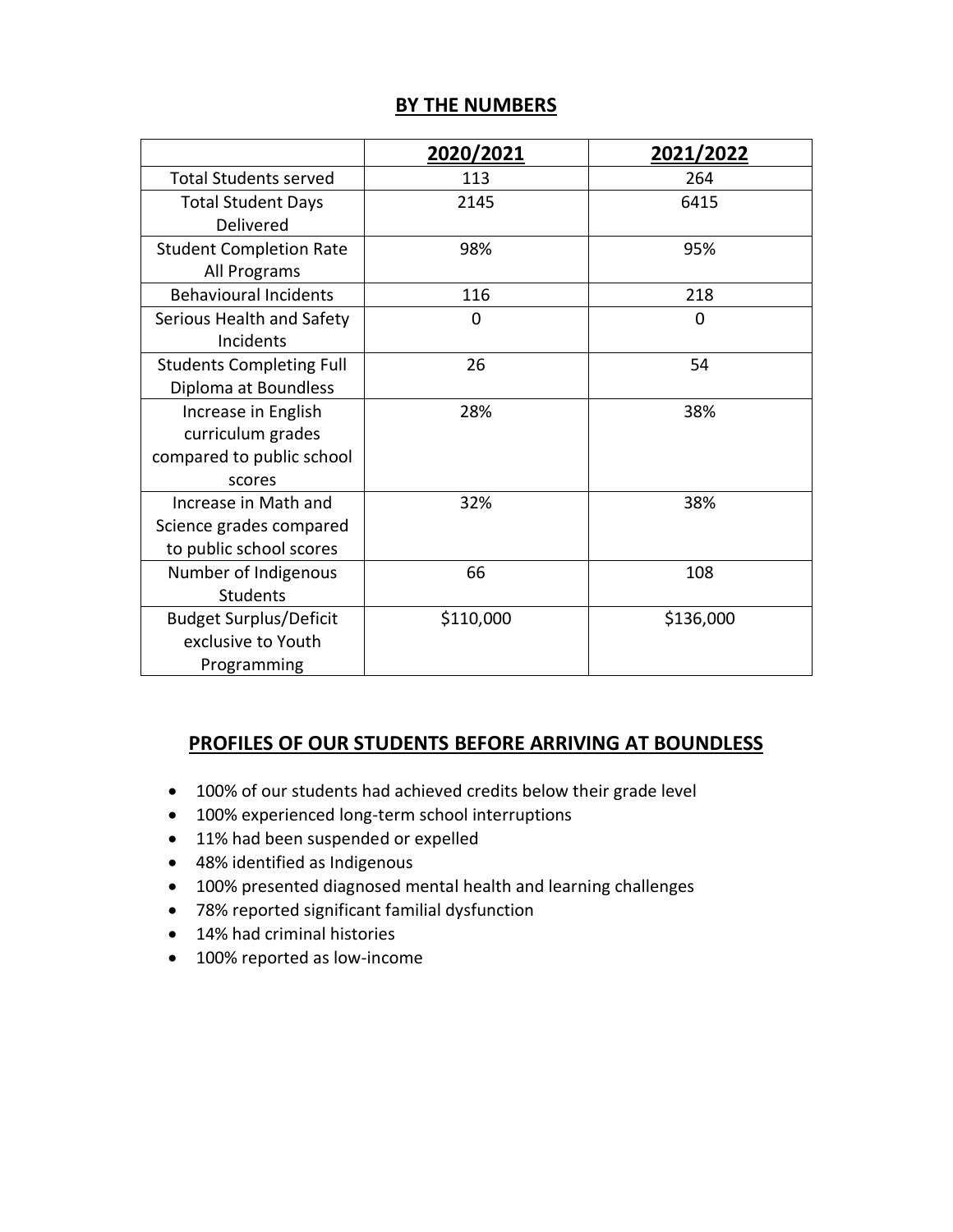# **A LOOK INSIDE OUR INDIGENOUS PROGRAM**

The past year saw the continuation of pilot Indigenous projects launched in 2020, and the engagement of new community partners as well.

It's not easy building connections with communities whose justifiable mistrust of the establishment spans centuries. Some groups won't return our calls. We tread carefully.

By enabling those partners to take the lead in programming, what is emerging is a chameleon-like and adaptive effort to help Indigenous youth graduate, seize leadership roles and thrive on the land.



# **NAVIGATING THE RIDDLE OF INDIGENOUS PROGRAMMING**

We believe that Indigenous people should lead and teach other Indigenous people at Boundless. Given that none of our teachers are Indigenous, we face a riddle. Should we, and how do we, make ourselves obsolete?

The simple answer is to hire and train Indigenous people. If it were that easy. In fact, one in three hundred applicants applying to work at Boundless are Indigenous.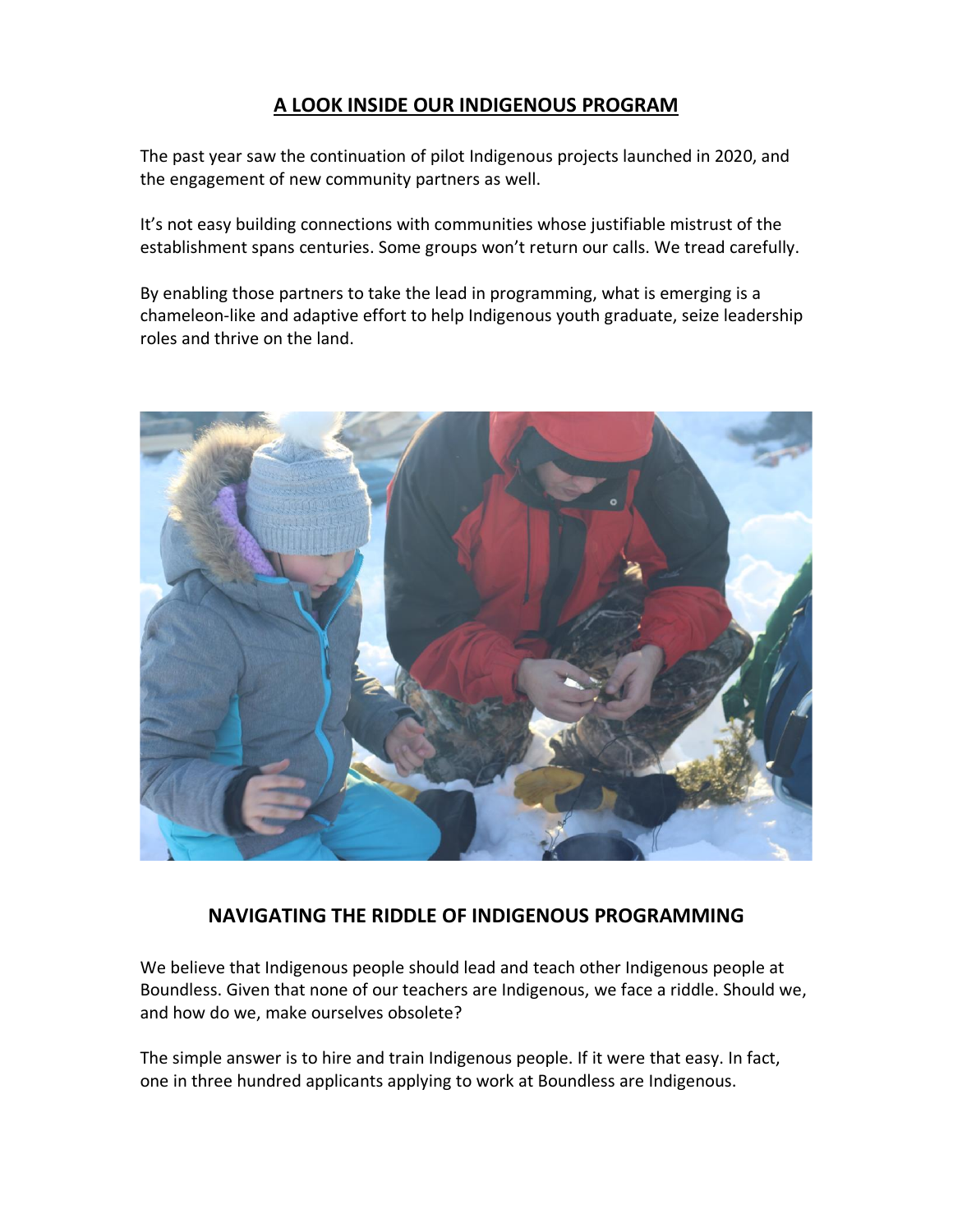The solution? To start training Boundless Indigenous alumni as soon as possible after they graduate. We'll certify them in wilderness survival and medical skills. We'll provide paid internships for a number of years, focussing on leadership and facilitation skills. In time, perhaps five years or so, they shall be mature enough to obtain seasonal or full time employment. And then the initiative will gather its own momentum.

Or so the theory goes. We're going to try, starting this Spring.

#### **OUR INDIGENOUS COMMUNITY PARTNERS**

**The Inuuqatigiit Centre for Inuit Children, Youth and Families**, located in Ottawa, supports Inuit people to settle in "the south" with the provision of all kinds of support services.

Inuuqatigiit uses Boundless to train their youth leaders, re-acquaint young people to their own culture and are prodigious referrers to our Boarding school. Plans for 2022 include using Boundless as a place to conduct their own therapeutic healing programs

**The Native Canadian Centre of Toronto,** located in downtown Toronto, provides arts and culture programs, outreach to the homeless and is a hub of healing for local Indigenous people.

Their referrals to Boundless tend to be a little older – 17-20 years old, far behind in school, and prone to problematic substance use. Plans for 2022 include having Boundless support the high school education of their youth. Discussions are being held to develop a harm reduction initiative using Boundless as a retreat.

**The Native Child and Family Services of Toronto (NCFST)**, also located downtown, support Indigenous youth mostly from Toronto. They are the Child Welfare Agency and provide all the supports of a typical Children's Aid Society, plus so much more, which includes developing their own summer camp/land-based program. In 2022, they are sending scores of youth to Boundless to get them ready and well trained to run their own camp for NCFST. They also refer many youth to our boarding school.

**Hastings and Prince Edward County District School Board – Indigenous Program -** Boundless works most closely with their Bancroft offices. With hundreds of First Nation youth as students, HPECSD has opted to use Boundless as a way of preparing grade 8 graduates get a head start in school. In addition, plans are underway to use Boundless as an educational tool to re-engage their students who have dropped out.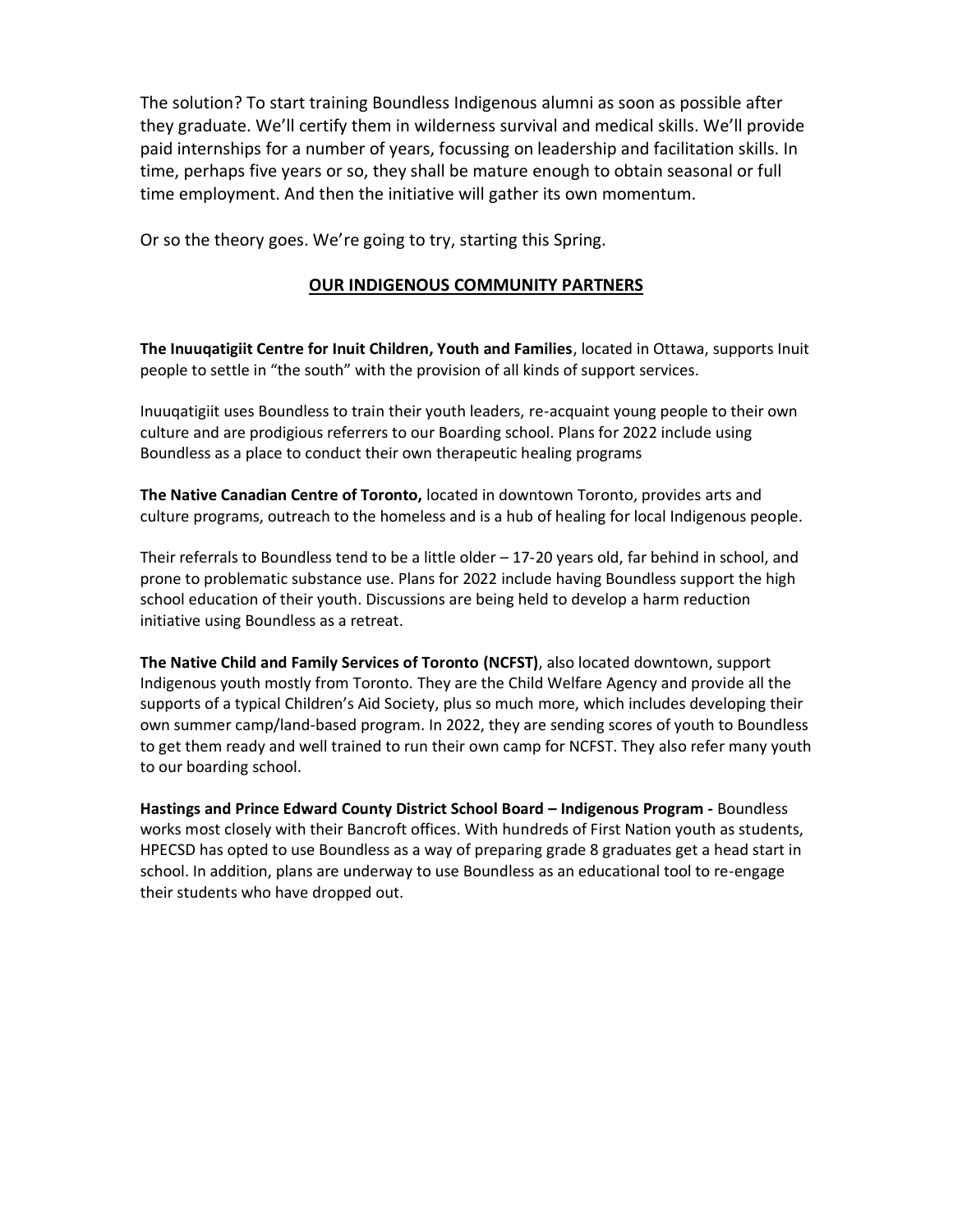

# **BOUNDLESS EDUCATION CONSERVATION AREA (BECA) CHORES JUST GOT A WHOLE LOT WORSE**



Since the fall, the students have been getting dirty developing an elaborate network of trails. They are honing the land for BECA. While it's fine to preserve the land for the benefit of itself, at BECA, we believe the land must also be preserved for the teaching and healing of people.

The kids chose the site for our new organic community garden. They tested the soil. They defined what shall be sowed this spring. We bought a lot of shovels. They'll study biology outside of a textbook. Why do blisters happen? Why is sand so terrible to grow things in and what are we going to do about it? The whole escapade has our kids riveted.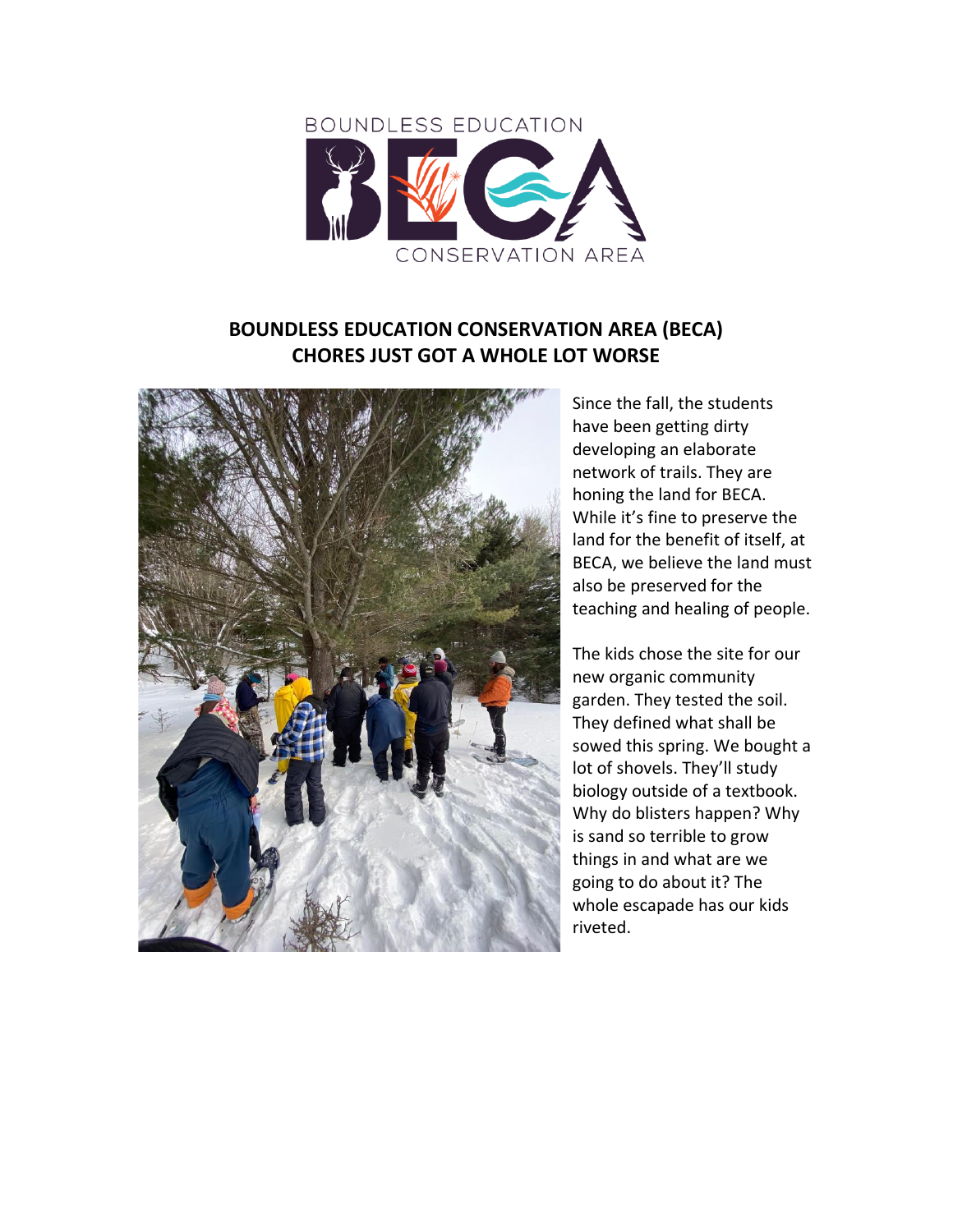# **CURRENT CHALLENGES**

### **STAFFING**

It feels like a broken record that we have been bemoaning the Great Human Resource Depression for a few years now.

At Boundless, we perceive that Young Adults (new teachers and youth workers) are now loath to leave their attachments to come work in the wilderness. This is exactly the cohort that our service model has traditionally depended on. Covid meddled with the trajectory of their plans. Many have claimed they lack the wherewithal to cope with the demanding nature of working at Boundless. There are others reasons too, but they all point to the fact that finding and training superb people – for we need nothing less than the most talented to work here – is becoming more difficult, not less.

We have had no issues retaining staff. Once they start day one, staff don't want to leave. But getting people here is like squeezing water from a dry rag.

We have received some salvation by hiring older staff - those people in their fifties who recently retired and headed for the hills. In doing so, these individuals are transforming our curriculum and providing mature and solid leadership.

### **INEFFIECIENCIES IN INFRASTRUCTURE**

While we are serving less students than we did pre-Covid, we still have 600 acres and 16 buildings to maintain. We sense the inefficiency every day.

### **WE MISS THE SCHOOL BOARDS**

Both Toronto School Boards, and the Ottawa one, are hamstrung by their own Covid protocols and simply have been unable to refer youth to Boundless, or any other outdoor overnight initiative, for two years now.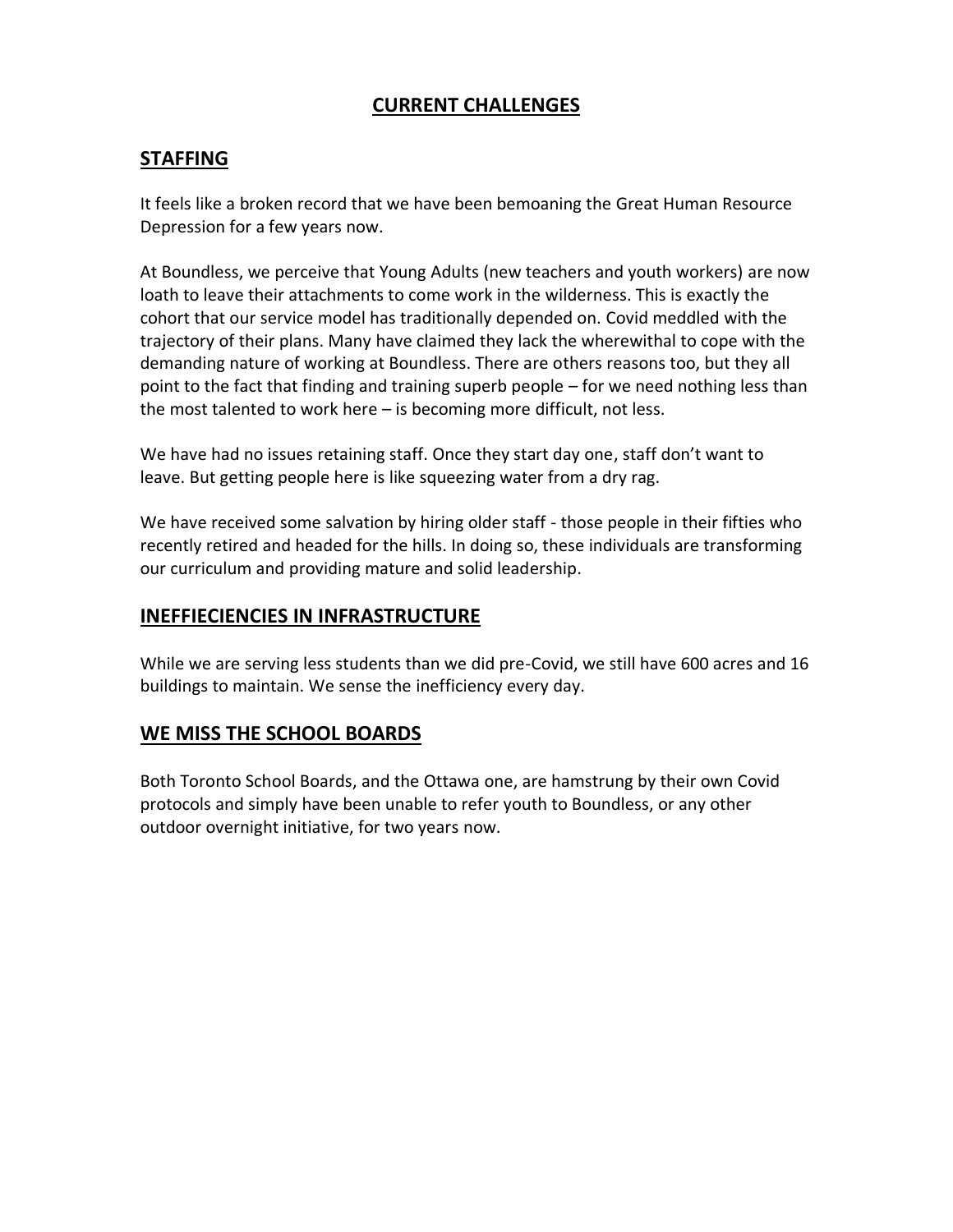# **FINANCIAL REPORT FOR THE 12 MONTH EDUCATION PROGRAM ENDING MARCH 31, 2022**

# **EXPENSES EXCLUSIVE TO OUR YOUTH PROGRAM**

|                                     | Year Ending March 31,<br>2021 | Year Ending March 31,<br>2022 |
|-------------------------------------|-------------------------------|-------------------------------|
| <b>Teachers and Staff</b>           | 914,000                       | 1,260,000                     |
| <b>Travel</b>                       | 16,000                        | 34,000                        |
| Insurance                           | 62,000                        | 74,000                        |
| <b>Program/Educational Expenses</b> | 338,000                       | 394,000                       |
| <b>Admin</b>                        | 20,000                        | 25,000                        |
| <b>Total</b>                        | 1,350,000                     | 1,787,000                     |

#### **REVENUE**

|                                      | <b>Year Ending March 31,</b> | Year Ending March 31, |
|--------------------------------------|------------------------------|-----------------------|
|                                      | 2021                         | 2022                  |
| Donations to youth program           | 720,000                      | 848,000               |
| <b>Revenue from Boundless Social</b> | 225,000                      | 560,000               |
| <b>Enterprise</b>                    |                              |                       |
| <b>Central Toronto Youth Service</b> | 515,000                      | 515,000               |
| Contract                             |                              |                       |
| <b>TOTAL</b>                         | 1,460,000                    | 1,923,000             |
| <b>Surplus (Deficit)</b>             | 110,000                      | 136,000               |

# **PROJECTED SERVICE TARGETS 2022/2023**

|                                | 2021/2022 (actual) | 2022/2023 (Target) |
|--------------------------------|--------------------|--------------------|
| <b>Total Youth Served</b>      | 264                | 300                |
| <b>Total Student Days</b>      | 6415               | 7500               |
| <b>Delivered</b>               |                    |                    |
| <b>Indigenous Youth</b>        | 108                | 125                |
| <b>Participants</b>            |                    |                    |
| <b>Indigenous Student Days</b> | 2560               | 3000               |
| <b>Delivered</b>               |                    |                    |